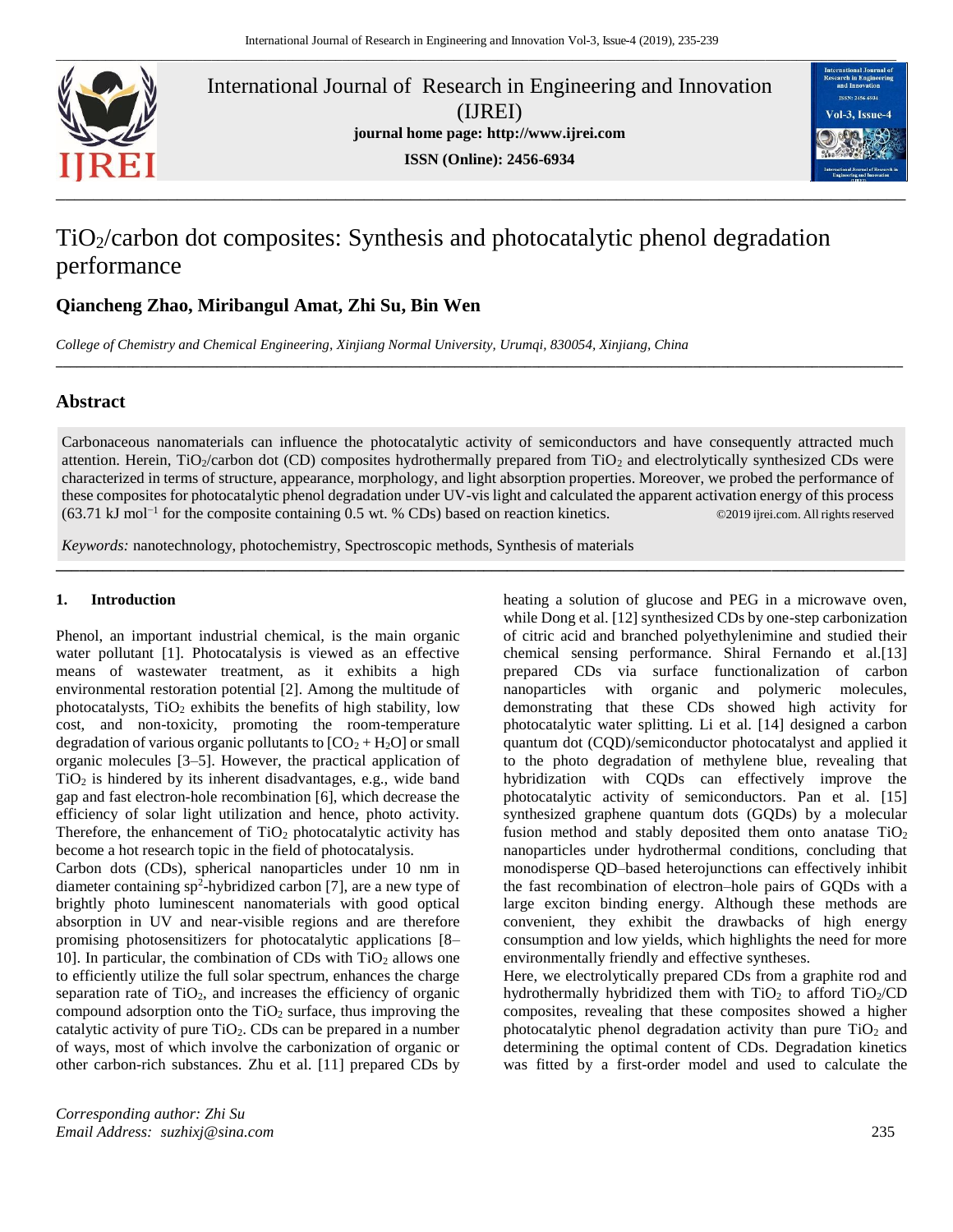apparent activation energy. Finally, the effect of irradiation time on the UV-vis absorption spectra of phenol solutions was analyzed to determine a plausible reaction mechanism.

## *1.1 materials and methods*

CDs synthesis. CDs were electrolytically synthesized from a graphite rod using deionized water as the electrolyte. The applied current and voltage were maintained at 50 mA and 36 V for 24 h to obtain an aqueous solution of CDs that was subsequently concentrated at 100 °C for 12 h to afford CD powder.

Synthesis of TiO<sub>2</sub>/CD nanocomposites. The hydrothermally prepared  $TiO<sub>2</sub>/CD$  composites had CD loadings of 0.1, 0.3, 0.5, and 1 wt%. Typically, a solution of tetrabutyl titanate (5.1 mL) in ethanol (27 mL) was dropwise added under continuous stirring to a homogeneous dispersion of CDs in 30 vol% aqueous ethanol prepared by 30-min sonication [16–18]. After 3-h stirring, the reaction mixture was transferred to a Teflon-lined autoclave (100 mL) and heated at 180 °C for 12 h. The obtained samples were centrifuged, and the solids were washed with water and then dried at 60 °C in a vacuum drying oven [19].In addition, individual anatase  $TiO<sub>2</sub>$  nanoparticles were prepared under identical conditions in the absence of CDs [20].

Characterization. X-ray diffraction (XRD) spectra were recorded on a Bruker AXS D2 PHASER diffractometer for  $2\theta = 10-70^{\circ}$ and a step size of 0.01° s<sup>-1</sup> using Cu K $\alpha$  radiation ( $\lambda$  = 1.5406 Å). UV-vis spectra (200–800 nm) were recorded on a THERMO EVOLUTION220 spectrophotometer, and optical absorption spectra were recorded on a Hitachi U-3310 UV-vis spectrophotometer.

Photocatalytic property evaluation. For photocatalytic property evaluation,  $TiO<sub>2</sub>/CD$  composites were used to promote the photo degradation of phenol under irradiation with a 200-W Xe lamp at an intensity of 100 mW·cm<sup>-2</sup>. Typically, a 50-mg TiO2/CD sample was added to a solution of phenol (0.25 mg) in water (50 mL), and the mixture was stirred for 30 min in dark to establish an adsorption-desorption equilibrium and then irradiated at temperatures of 303.13, 313.13, and 323.13 K. During the reaction, 5-mL aliquots were sampled at a given time interval, centrifuged for five times, and the absorption of phenol in the supernatant was recorded at 272 nm.

#### **2. Results and Discussions**

Structural characterization. Figure 1 displays the XRD patterns of pure  $TiO<sub>2</sub>$ , pure CDs, and  $TiO<sub>2</sub>/CD$  composites with different CD contents. Peaks at  $2\theta = 25.38, 37.80, 48.18,$  and  $54.09^{\circ}$  were ascribed to reflections from the (101), (004), (200), (105), and (211) planes of anatase TiO2, respectively (JCPDS No. 21-1272), and the small peak at 27.4° was ascribed to a negligibly small amount of rutile  $TiO<sub>2</sub>$ . The positions of the above peaks did not change with CD content, i.e., hybridization with CDs did not affect the crystal structure of  $TiO<sub>2</sub>$ ; however, no peaks attributable to CDs were observed because of low CD content. These results agreed with those reported previously [21].



*Figure 1: XRD patterns of TiO2/CD nanocomposites*.

Morphological characterization. The morphologies of pure  $TiO<sub>2</sub>$ nanoparticles,  $CDs$ , and  $TiO<sub>2</sub>/CD$  nanocomposites were characterized by TEM. As shown in Figure 2a, pure  $TiO<sub>2</sub>$ nanoparticles tended to aggregate and exhibited an average length and diameter of  $\sim$ 10 and  $\sim$ 20 nm, respectively. The lattice spacing of pure  $TiO<sub>2</sub>$  nanoparticles was determined as 0.35 nm (Figure 2b) and matched the interplanar spacing of the (101) anatase crystal plane. Well-dispersed spherical CDs had an average diameter of  $\sim$ 1.5 nm (Figure 2c) and featured an amorphous structure (Figure 2d). TEM imaging of  $TiO<sub>2</sub>/CD$  nanocomposites (Figure 2e) revealed the presence of numerous dark CDs well dispersed on  $TiO<sub>2</sub>$  nanoparticles, and the related lattice spacing corresponded to that of the (101) anatase crystal plane (Figure 2f), which confirmed the hybridization of CDs with TiO<sub>2</sub>.



*Figure 2. (a, c, e) low- and (b, d, f) high-magnification TEM images of*   $(a, b)$  pure TiO<sub>2</sub> nanoparticles,  $(c, d)$  pure CDs, and  $(e, f)$  0.5 wt% *TiO2/CDs.*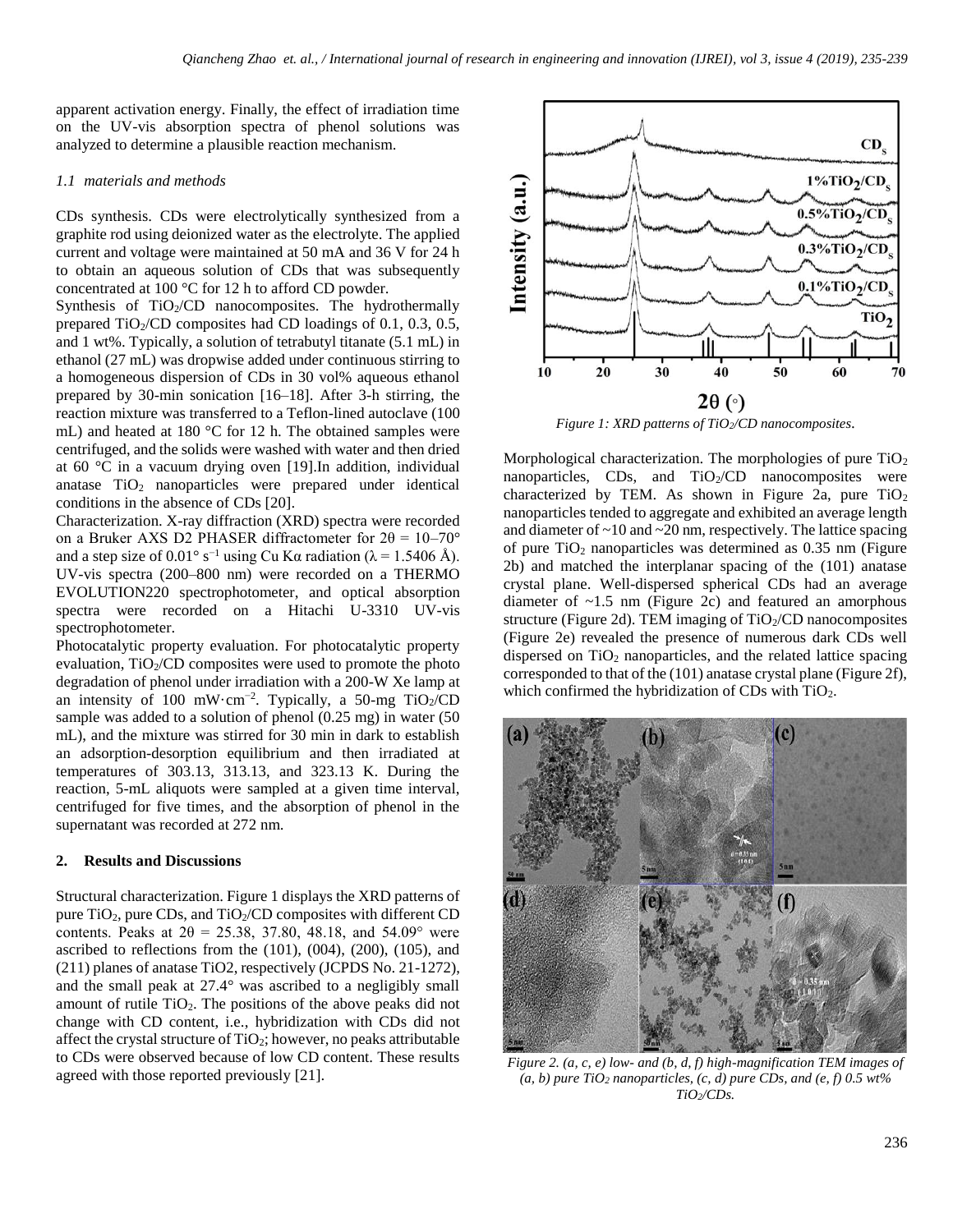UV-vis spectral analysis. The optical properties of  $TiO<sub>2</sub>/CD$ nanocomposites were further probed by UV-vis diffuse reflectance spectroscopy (Figure 3). All samples presented good light absorption efficiency, which increased in the visible region upon CD introduction. Compared to that of bare  $TiO<sub>2</sub>$ , the absorption edge of  $TiO<sub>2</sub>/CD$  nanocomposites was significantly red-shifted. This shift was most obvious for  $0.5 \text{ wt\%}$  TiO<sub>2</sub>/CDs, in which case the absorption edge extended to 503 nm. Band gap energies (E<sub>g</sub>, E<sub>g</sub> = 1240/ $\lambda$ <sub>g</sub> (eV), where  $\lambda$ <sub>g</sub> (unit) is the absorption wavelength threshold...) for CDs loadings of 0.1, 0.3, 0.5, and 1 wt% were determined as 3.08, 3.07, 3.06, 2.46, and 3.06 eV, respectively, and were lower than that of pure  $TiO<sub>2</sub>$  (3.10 eV). Therefore, the introduction of CDs increased the quantum yield and visible light utilization efficiency of  $TiO<sub>2</sub>$  and thus enhanced its photocatalytic activity, in agreement with previously reported results [22].



Photocatalytic properties. To examine the effect of CD loading on the photocatalytic activity of  $TiO<sub>2</sub>/CD$  samples, these samples were used to promote the degradation of phenol under visible light irradiation (Figure 4). Notably, <5% degradation was achieved after 90-min irradiation of the blank sample, whereas significantly higher values were observed in the presence of the photocatalyst, with maximum degradation observed for a CD loading of 0.5 wt%. This behavior was ascribed to the fact that the introduction of CDs can extend the electronic path and enhance charge separation by promoting photoelectron trapping. The reduction of activity at an increased loading of 1 wt% implied that the adsorption of excess CDs on the surface of  $TiO<sub>2</sub>$  increases the adsorption performance of  $TiO<sub>2</sub>/CD$  composites and hence, decreases their photocatalytic activity [23]. Analysis of UV-vis spectra. Figure 5 shows the absorption spectra of phenol solutions exposed to visible light for different times in the presence of 0.5 wt% TiO<sub>2</sub>/CDs, revealing that degradation was almost complete in 90 min. With increasing time, the typical absorption peak at 272 nm lost intensity and disappeared, while the peak at 250 nm shifted to 240 nm, broadened, and ultimately disappeared.



*Figure 4. Photocatalytic degradation of phenol in the presence of TiO2/CD composites (C0 and C<sup>t</sup> represent the initial concentration of phenol and that after time t, respectively).*

These findings agreed with those of Peng et al [24]. This result caused by the hydroxyl groups out of from phenol and affect its conjugate structure, implying complete degradation of phenol by the photocatalysts.



*Figure 5. UV–vis absorption spectra of (phenol + 0.5 wt% TiO<sub>2</sub>/CD) systems irradiated for different times.*

Photo degradation kinetics. Figure 6 illustrates the effect of temperature on phenol degradation in the presence of 0.5 wt% TiO2/CDs, revealing that degradation rate, and hence, photocatalytic activity, increased with increasing temperature and further showing that reaction kinetics could be well modeled by mono exponential decay (Eq. 1).

$$
ln(C_0/C_t) = kappt
$$
 (1)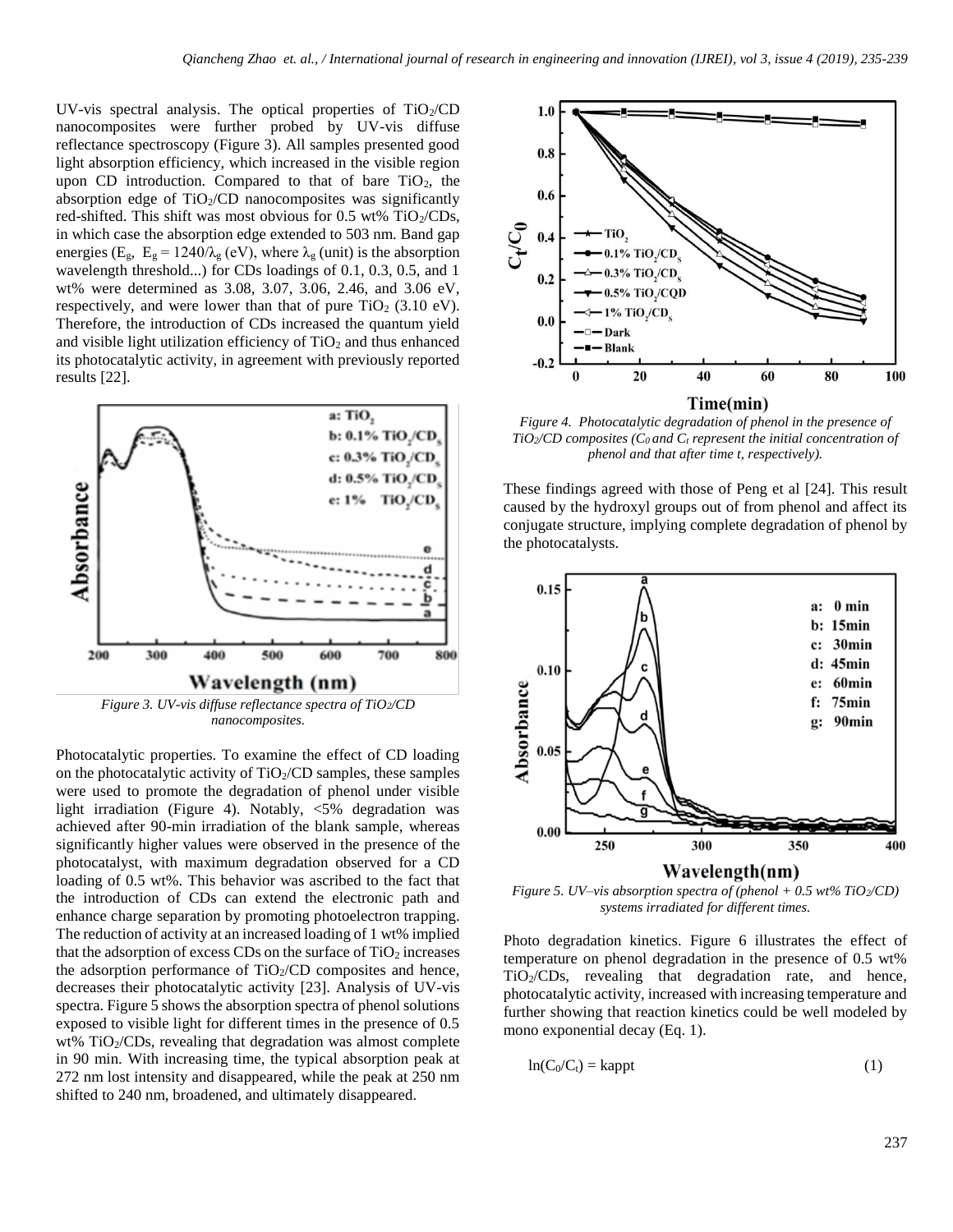

Figure 6. Effect of temperature on the kinetics of phenol degradation in *the presence of 0.5 wt% TiO2/CDs.*

Where kapp  $(min^{-1})$  is the apparent rate constant of phenol degradation. The obtained data and the Arrhenius equation (Eq. 2) were used to determine the activation energy (Ea) based on Eq. 3:

$$
k = A \exp(-Ea/RT) \tag{2}
$$

$$
\ln\left(\frac{k_2}{k_1}\right) = \frac{E_a}{R}\left(\frac{1}{T_1} - \frac{1}{T_2}\right)
$$
 (3)

Where R is the universal gas constant,  $T_1$  and  $T_2$  are two arbitrarily chosen reaction temperatures, and  $k_1$  and  $k_2$  are the corresponding rate constants. Additionally, the half-life of phenol  $(\tau_{1/2})$  was determined as

$$
\tau_{1/2} = \ln 2/k \tag{4}
$$

Table 1 lists the kinetic data of photocatalytic phenol degradation, showing that the half-life of phenol decreased from 150.68 to 32.54 min as the temperature increased from 303 to 323 K. The average apparent activation energy (Ēa) was calculated as 63.71 kJ·mol−1 .

*Table 1. Phenol photo degradation data obtained at different reaction temperatures*

| Temperature | Kinetic          | $R^2$ | Kapp         | $\tau_{1/2}$ | Ea                    |
|-------------|------------------|-------|--------------|--------------|-----------------------|
| 'K)         | equation         |       | $(min^{-1})$ | (min)        | $(kJ \cdot mol^{-1})$ |
| 303.13      | KE1              | 0.984 | 0.0046       | 150.68       |                       |
| 313.13      | K <sub>E</sub> 2 | 0.994 | 0.0104       | 66.65        | 63.71                 |
| 323.13      | KE3              | 0.998 | 0.0213       | 32.54        |                       |

Note: KE1:  $lnC_t = lnC_0 - 0.0046t - 0.0077$ KE2:  $lnC_t = lnC_0 - 0.0104t - 0.0391$ KE3:  $lnC_t = lnC_0 - 0.0213t + 0.0048$ 

### **3. Conclusions**

CDs and  $TiO<sub>2</sub>/CD$  nanocomposites were successfully synthesized by electrolytic graphite rod and hydrothermal methods, respectively. Compared to pure  $TiO<sub>2</sub>$ ,  $TiO<sub>2</sub>/CD$  nanocomposites (CD loading  $= 0.1 - 0.5$  wt%) exhibited an increased activity for photocatalytic phenol degradation, with maximal activity observed at a CD content of 0.5 wt%. Kinetic studies revealed that the degradation rate constant increased with increasing temperature, and the average apparent activation energy was determined as 63.71 kJ·mol−1 . The obtained results provide a firm basis for further studies on the photocatalytic degradation of organic pollutants by TiO2-based carbonaceous nanomaterials.

#### **Acknowledgement**

The study was supported by the key project of scientific research plan of colleges and universities in Xinjiang (XJEDU2018I015)

#### **References**

- [1] Wang, D.; Wang, M.; Li, Z. Fe-Based Metal–Organic Frameworks for Highly Selective Photocatalytic Benzene Hydroxylation to Phenol, ACS Catalysis, 2015, 5(11): 6852-6857.
- [2] Malekshoar, G.; Pal, K.; He, O. Enhanced Solar Photocatalytic Degradation of Phenol with Coupled Graphene-Based Titanium Dioxide and Zinc Oxide, Industrial & Engineering Chemistry Research, 2014, 53(49): 18824-18832.
- [3] Xiong, X.; Xu, Y. Synergetic Effect of Pt and Borate on the TiO<sub>2</sub>-Photocatalyzed Degradation of Phenol in Water,The Journal of Physical Chemistry C, 2016, 120(7): 3906-3912.
- [4] Murashkina, A. A.; Murzin, P. D.; Rudakova, A. V. Influence of the Dopant Concentration on the Photocatalytic Activity: Al-Doped TiO<sub>2</sub>, The Journal of Physical Chemistry C, 2015, 119(44): 24695-24703.
- [5] Xue C, Wang T, Yang G, et al. A facile strategy for the synthesis of hierarchical TiO<sub>2</sub>/CdS hollow sphere heterostructures with excellent visible light activity[J]. Journal of Materials Chemistry A, 2014, 2(21): 7674-7679.
- [6] Yan X, Xue C, Yang B, et al. Novel three-dimensionally ordered macroporous Fe<sup>3+</sup>-doped TiO<sub>2</sub> photocatalysts for H<sub>2</sub> production and degradation applications[J]. Applied Surface Science, 2017, 394: 248-257.
- [7] Wang, H.; Zhuang, J.; Velado, D. Near-Infrared- and Visible-Light-Enhanced Metal-Free Catalytic Degradation of Organic Pollutants over Carbon-Dot-Based Carbocatalysts Synthesized from Biomass, ACS Applied Materials & Interfaces, 2015, 7(50): 27703-27712.
- [8] Martindale, B. C. M.; Hutton, G. A. M.; Caputo, C. A. Solar Hydrogen Production Using Carbon Quantum Dots and a Molecular Nickel Catalyst,Journal of the American Chemical Society, 2015, 137(18): 6018- 6025.
- [9] Wang, L.; Han, J.; Zhu, Y. Probing the Dependence of Electron Transfer on Size and Coverage in Carbon Nanotube–Quantum Dot Heterostructures,The Journal of Physical Chemistry C, 2015, 119(47): 26327-26338.
- [10] Kumar, P. N.; Deepa, M.; Ghosal, P. Low-Cost Copper Nanostructures Impart High Efficiencies to Quantum Dot Solar Cells,ACS applied materials & interfaces, 2015, 7(24): 13303-13313.
- [11] Zhu, H.; Wang, X.; Li, Y. Microwave synthesis of fluorescent carbon nanoparticles with electrochemiluminescence properties ,Chemical Communications, 2009 (34): 5118-5120.
- [12] Dong, Y.; Wang, R.; Li, H. Polyamine-functionalized carbon quantum dots for chemical sensing,Carbon, 2012, 50(8): 2810-2815.
- [13] Fernando, K. A. S.; Sahu, S.; Liu, Y. Carbon Quantum Dots and Applications in Photocatalytic Energy Conversion,ACS applied materials & interfaces, 2015, 7(16): 8363-8376.
- [14] Li, H.; He, X.; Kang, Z. Angewandte Chemie, 2010, 49(26): 4430-4434.
- [15] Pan, D.;Jiao, J.;Li, Z. Efficient Separation of Electron–Hole Pairs in Graphene Quantum Dots by  $TiO<sub>2</sub>$  Heterojunctions for Dye Degradation. ACS Sustainable Chemistry & Engineering, 2015, 3(10): 2405-2413.
- [16] Gu, L.; Wang, J.; Cheng, H. One-Step Preparation of Graphene-Supported Anatase TiO<sub>2</sub> with Exposed  $\{001\}$  Facets and Mechanism of Enhanced Photocatalytic Properties,ACS applied materials & interfaces, 2013, 5(8): 3085-3093.